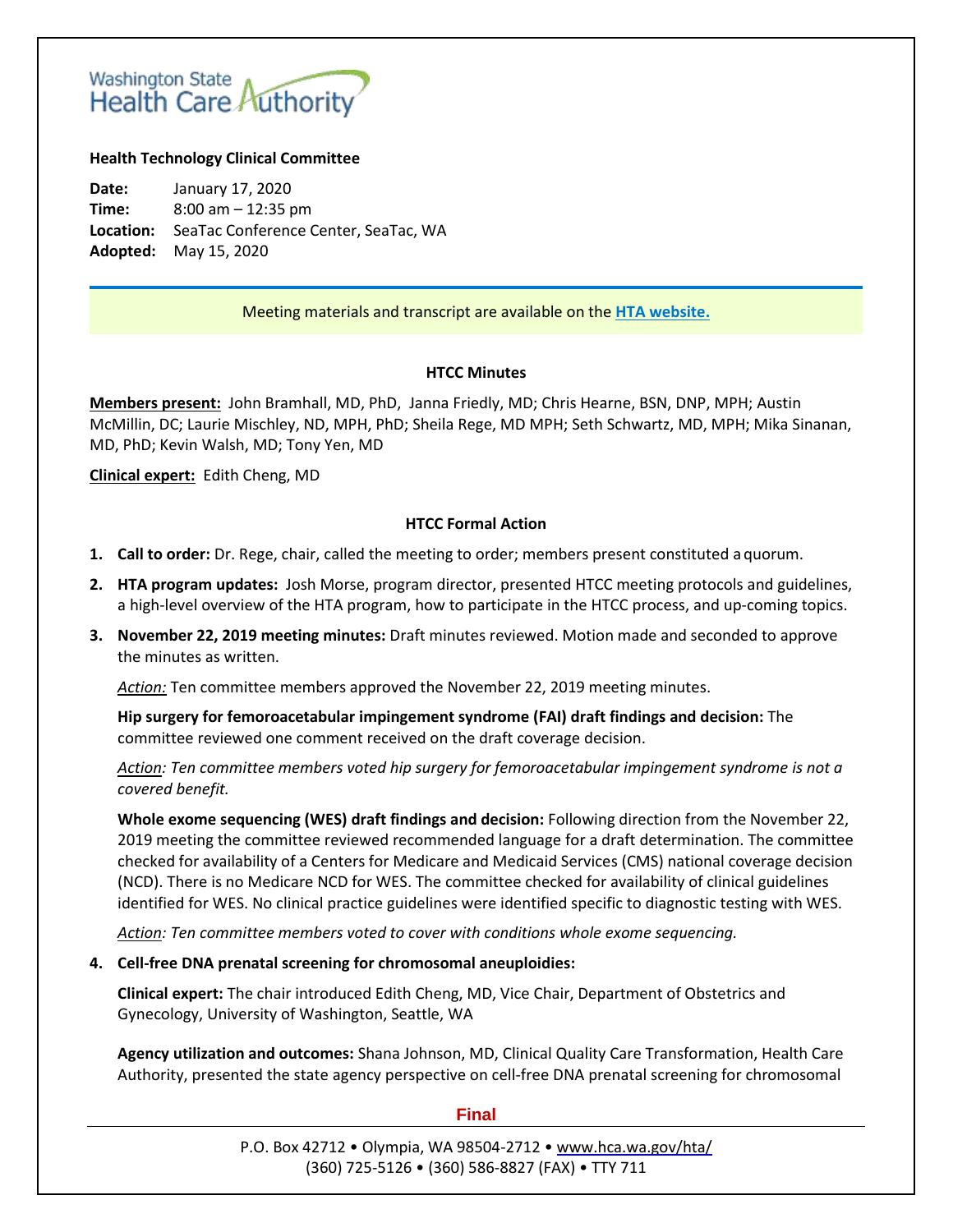aneuploidies. Find the full presentation published with the [January 17, meeting materials.](https://www.hca.wa.gov/about-hca/health-technology-assessment/meetings-and-materials)

**Scheduled and open public comments:** Chair called for public comments. Comments provided by:

- Daniel Grosu, MD, Illumina, Sequenom, Coalition for Access to Prenatal Screening
- Ashley Svinson, MD, Myriad Genetics
- Claire Clark, MD, Integrated Genetics
- Ken Schneider, Tri-cities Community Health
- Kimberly Martin, MD, Natera

Find all public presentations published with the [January 17, meeting materials](https://www.hca.wa.gov/about-hca/health-technology-assessment/meetings-and-materials)**.**

**Vendor report/HTCC question and answers:** Valerie King, MD, MPH, Oregon Health Sciences University, Center for Evidence-based Policy presented the evidence review for Cell-free DNA prenatal screening for chromosomal aneuploidies. Find the full report published with the January 17, [meeting materials.](https://www.hca.wa.gov/about-hca/health-technology-assessment/meetings-and-materials)

# **HTCC coverage vote and formal action:**

## *Committee decision*

Based on the deliberations of key health outcomes the committee decided that it had the most complete information: a comprehensive and current evidence report, public comments, and state agency utilization information. The committee decided that the current evidence on cell-free DNA prenatal screening for chromosomal aneuploidies is sufficient to make a determination on this topic. The committee discussed and voted on the evidence for the use of the test, considered the evidence and gave greatest weight to the evidence it determined, based on objective factors, to be the most valid and reliable.

Based on these findings, the committee voted to cover cell-free DNA prenatal screening for chromosomal aneuploidies for children and adults.

|                                                                  | <b>Not</b><br>covered | Covered<br>under certain<br>conditions | Covered<br>unconditionally |
|------------------------------------------------------------------|-----------------------|----------------------------------------|----------------------------|
| Cell-free DNA prenatal screening for chromosomal<br>aneuploidies |                       |                                        | 8                          |

### *Discussion*

The committee reviewed and discussed the available information and limitations of the evidence base. A majority of committee members found the evidence sufficient to determine that cell-free DNA prenatal screening for chromosomal aneuploidies is more effective in some scenarios and equally safe to other similar tests. In drafting the conditions for coverage, the committee recognized a need for more information and refinement of the proposed coverage criteria. Agency staff were directed to compile the information and provide the committee a draft for consideration at the next meeting scheduled for January 17, 2020.

# *Limitations*

N/A

# **Final**